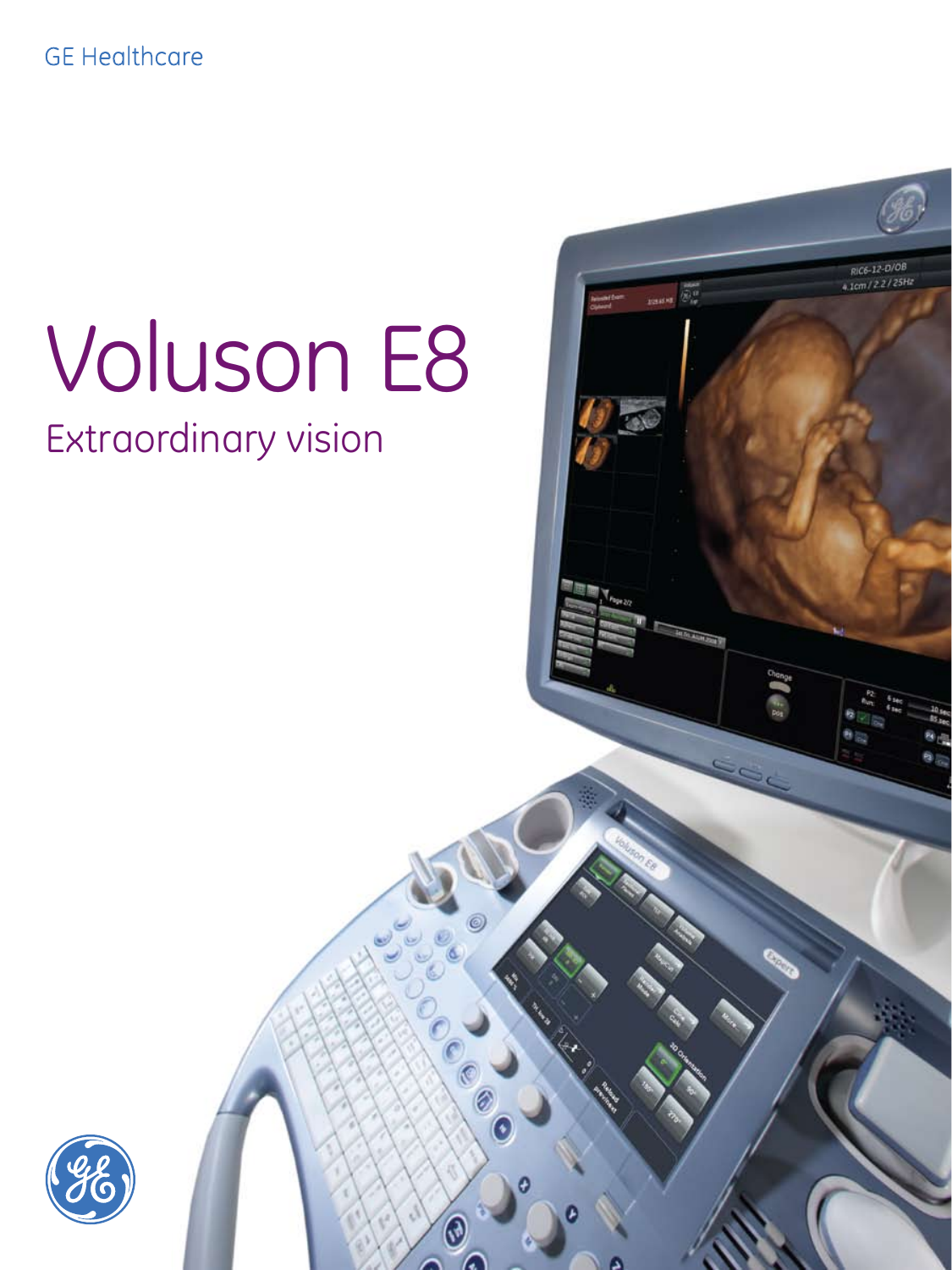# Innovation for early detection

Throughout the years, your feedback has driven all our technological advancements, helping to make GE Healthcare a leader in women's health ultrasound. Working together, we have continued to evolve the Voluson® family of products.

This means developing technology that allows you to find anatomical information that couldn't be seen before. Providing you the ability to confidently explore fetal images in the earliest stages. Introducing more automation to facilitate more efficient and reproducible exams. Transforming the way you examine ultrasound data from a single sweep. Enabling you to focus on early prevention rather than late diagnosis.

Our commitment to you is to continue to enhance the powerful Voluson E8 to reach the next level of extraordinary vision.



Every new generation offers hope for the future. Our next-generation technology helps deliver the innovation you need.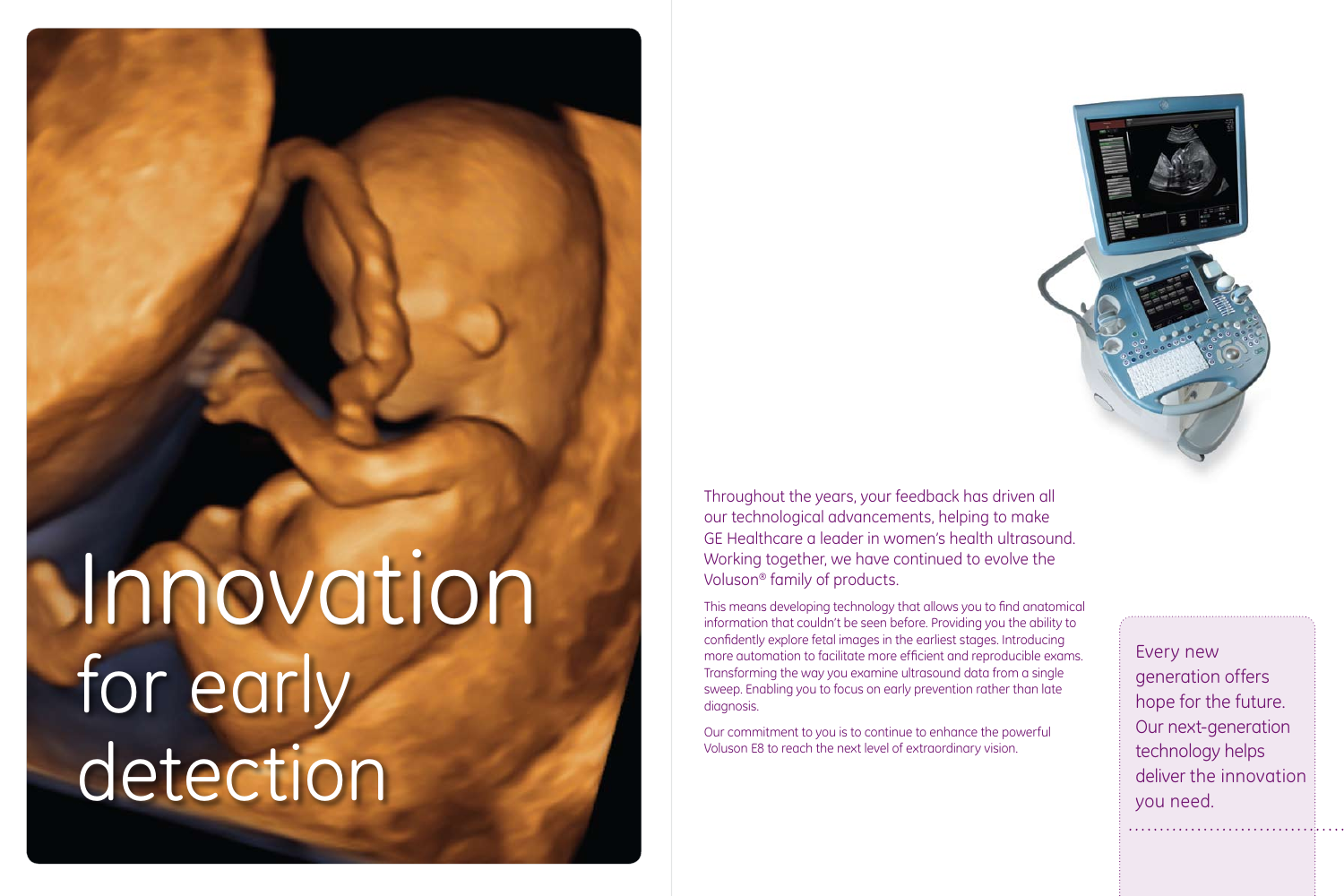#### **Focus on image quality technology**

**Speckle Reduction Imaging (SRI)** heightens visibility of organs and lesions with high-definition contrast resolution that suppresses speckle artifact while maintaining true tissue architecture.

**CrossXBeamCRI™** enhances tissue and border differentiation with an innovative, real-time spatial compounding acquisition and processing technique.

#### **Continuing to be a leader in fetal cardiac assessment technology**

Voluson E8 has helped transform the structural and functional analysis of the fetal heart with a suite of advanced fetal echo imaging technologies that include:

**Advanced STIC** (Spatio-Temporal Image Correlation) including STIC M-Mode and SonoVCAD*heart* for a highquality fetal echo examination.

- 
- 

- 
- 

#### **Commitment to Early Health**

We aim to help you improve patient care with technology that allows you to focus on early prevention rather than late diagnosis. Our goal is to help clinicians detect disease earlier, access more information and intervene sooner. We call this model of care Early Health.

**High Resolution 4D endovaginal probe (RIC 6-12-D)** – This probe helps you detect the finest details earlier in the first trimester and in gynecology exams.

**SonoNT (Sonography-based Nuchal Translucency)** – An exclusive technology that provides semi-automatic, standardized measurements of the Nuchal Translucency as early as 11 weeks. This tool helps to avoid the inter- and intra-variability that comes with manual measurements, as well as over-and underestimation. SonoNT™ helps provide you with the reproducibility you demand, and can integrate easily into your workflow.

#### **Next-generation volume ultrasound imaging**

**Dynamic Rendering Engine** – The next level in 3D rendering. The harmonization between the Voluson platform, Dynamic Rendering Engine and innovative probes helps give you extraordinary image quality and seamless operation. Your entire imaging staff will appreciate being able to acquire and analyze images in mere seconds with just the touch of a button.

**Advanced Volume Contrast Imaging (VCI) with OmniView** – This tool can help improve contrast resolution and visualization of the rendered anatomy with clarity in any image plane, even when viewing irregularly shaped structures.

**Advanced 4D including Tomographic Ultrasound Imaging (TUI)** combines the most advanced 4D imaging capabilities of the fetal heart.

**Advanced STIC** plus B-Flow offers an angiographic-like display for visualization of the fetal cardiovascular system.

**Anatomical M-mode** facilitates arrhythmia assessment and cardiac measurements.

#### **Innovative women's health tools**

**3D HyCoSy (Hysterosalpingo Contrast Sonography)** – An exciting new tool that helps expand your in-office capabilities, facilitating gynecological exams with a new, non-ionizing procedure for tubal patency assessment with 3D display of fallopian tubes.

**Elastography** – A highly sensitive tool for women's healthcare to help with early evaluation and classification of simple and complex masses. Available both on the linear and endocavity probes.

### No ordinary ultrasound system can give you extraordinary vision.

Only a premier system that has been equipped with innovative technology could possibly produce the level of image quality and tools you need to help make critical clinical decisions with confidence. After reviewing the technology behind the images, we hope you see how extraordinary the Voluson E8 is.

# There's nothing ordinary about Voluson images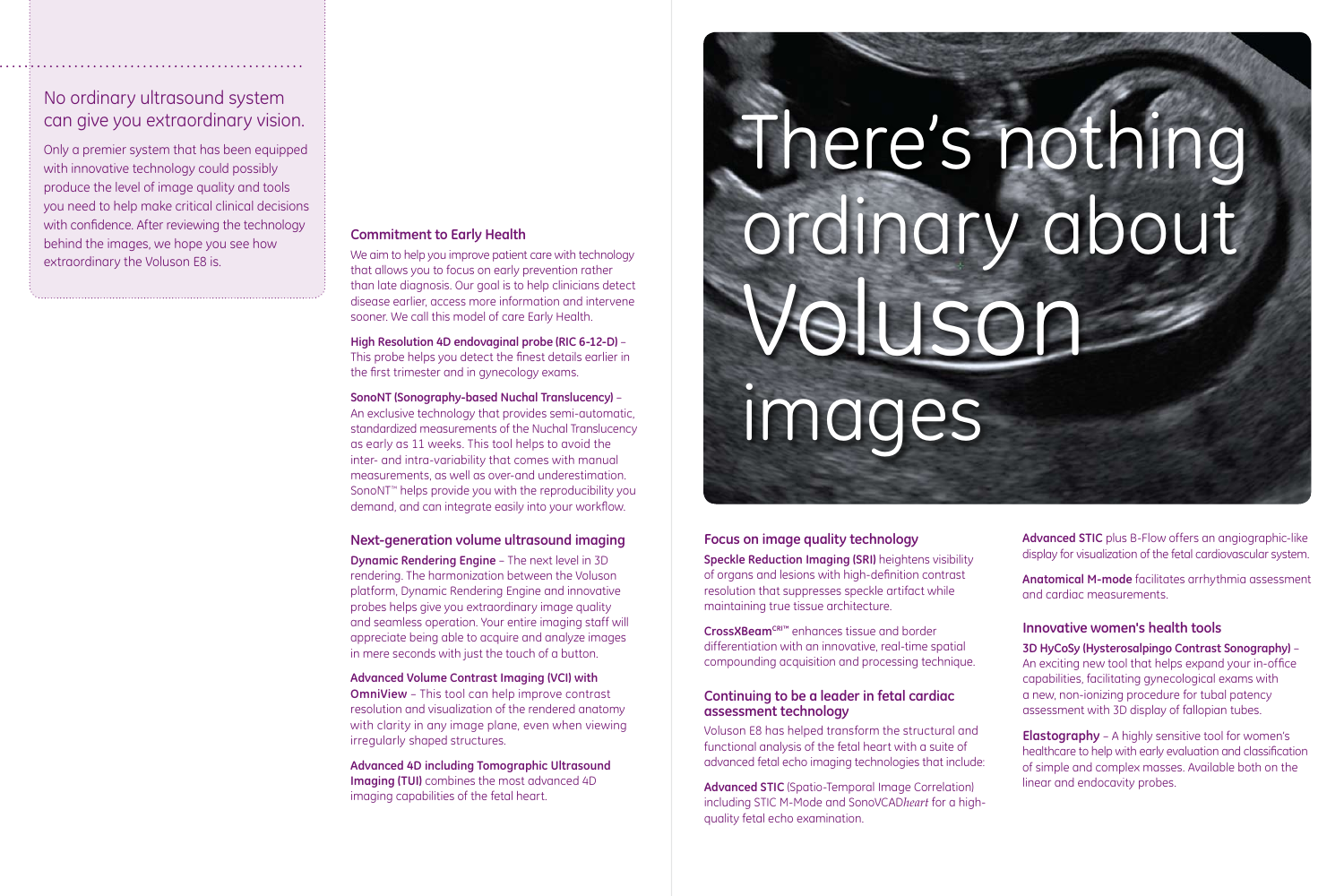# Simply extraordinary.



Surface rendering with Dynamic Rendering Engine of a first trimester fetus High resolution 2D imaging demonstrating excellent contrast resolution in



this first trimester fetus



Tomographic Ultrasound Imaging (TUI) of fetal thorax demonstrates fetal hydrops. New CrossXBeam<sup>cRI</sup> algorithm enhances fetal cardiac and pulmonary structures. Subcutaneous edema is also well demonstrated



Elastographic display of a cervical carcinoma in the very near field of the image, displayed in green. The cervical myometrium on the right side on the elastograph is shown in blue, it is stiffer compared with the soft cervical carcinoma



3D HyCoSy demonstrates patent fallopian tubes in this infertility patient



Follicle volume measurements during ovarian stimulation using SonoAVC*follicle*



Fetal eyelashes are seen with exquisite detail using our innovative technology



Coronal plane of sub-septate uterus





## Advanced probe technology

Extraordinary vision starts with advanced probe technology. The Voluson E-Series supports a wide range of 2D and 3D probes, enabling quality images – especially in first trimester and complex gynecological exams.

**Acoustic Amplifier technology** recaptures unused energy that passes through the crystal for improved axial resolution and penetration.

**C1-5-D abdominal probe** helps deliver a high level of performance and improved penetration – even on your largest patients.

**C4-8-D high frequency abdominal probe** helps provide exceptional high resolution obstetrical images during each trimester.

**ML6-15-D linear probe** features matrix technology for breast imaging, providing maximum spatial resolution and image uniformity in a 50 mm footprint.

**Next-generation volume matrix probes (RM6C & RM14L)** for high-resolution convex and linear volume imaging.

**9L-D abdominal 2D wide-band linear probe** helps provide high-quality images in the first trimester.





Rendering beyond the surface. Fetal facial bones, cranium and sutures displayed using skeletal rendering technique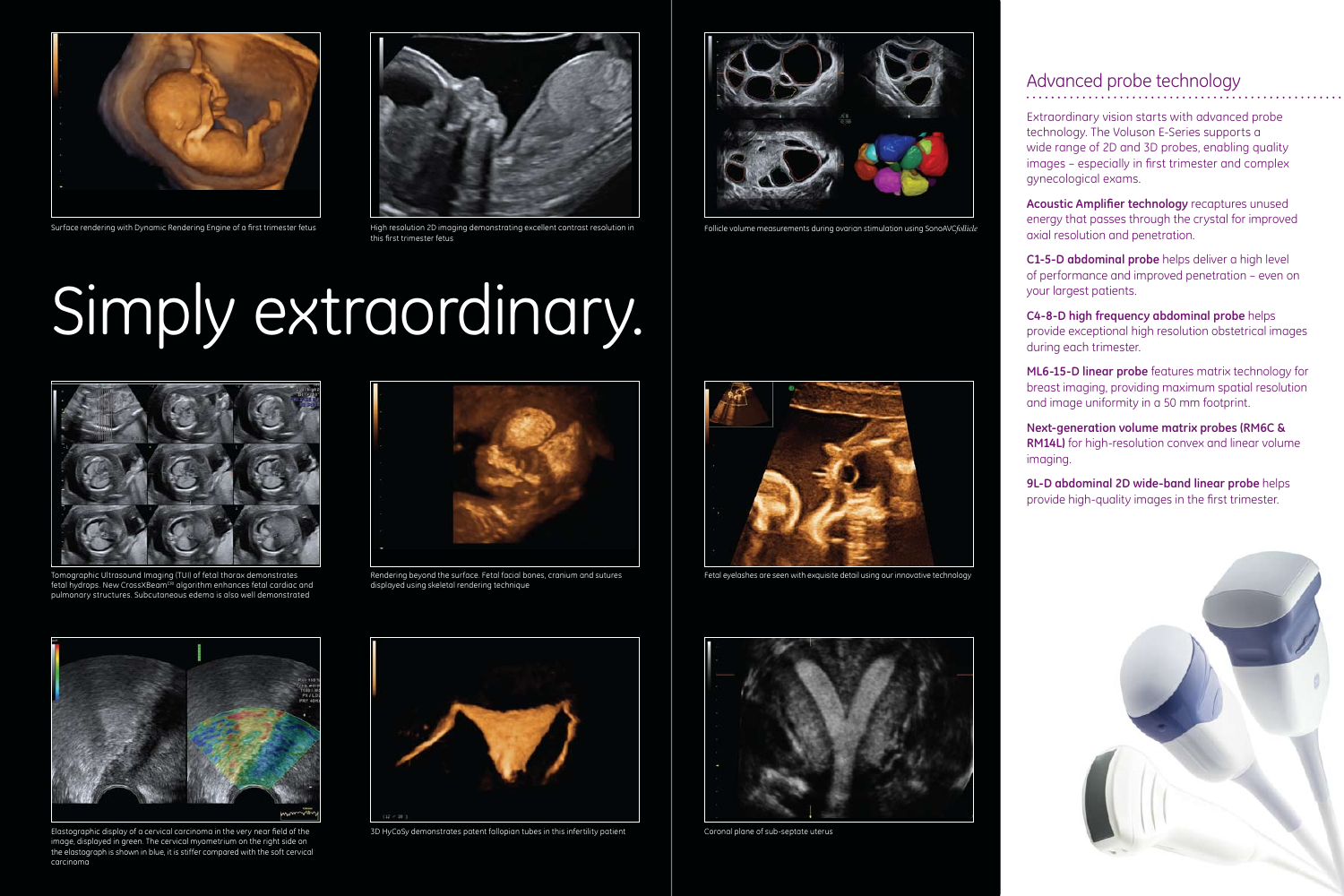#### **Increased levels of automation for specialized exams**

**SonoNT** (Sonography-based Nuchal Translucency) – New tool that helps standardize measurement of the Nuchal Translucency, and can provide reproducible results between users and examinations.

**SonoAVC™***follicle* (Sonography-based Automated Volume Count *follicle*) – Automatically calculates the number and volume of hypoechoic structures in a volume sweep, helping improve efficiency and workflow of follicular assessment.

**SonoVCAD™***heart* (Sonography-based Volume Computer Aided Display *heart*) – Helps standardize image orientation of the fetal heart by providing views automatically obtained from a single volume acquisition.

**SonoAVC***general* – Research tool to help provide visualization and measurement of hypoechoic structures within anatomy such as the fetal brain, kidneys and gynecological sonohystograms.

**SonoVCAD***labor* – Helps you evaluate second-stage labor progression, and automatically documents the labor procedure with objective ultrasound data

#### **Automation to streamline everyday work**

**SonoRender Start** – New auto optimization tool expands into 3D examinations, helping make 3D rendering easier for all users.

**Scan Assistant** – Customizable and user-friendly tool that helps improve quality assurance, increase exam consistency and enhances productivity.



• Monitor turns independently of console to help Improve visibility

# Helping improve patient care with automation.

- Height adjusts electronically to user preference
- • Console "floats" and smoothly locks into place
- • Console keys are right where you need them

- One of the lightest and smallest premium consoles available
- • Four-wheel swivel with steer and lock

We understand the need for consistency in exams, for data that can be reproduced repeatedly, regardless of who is performing the ultrasound exam. So, we continue to develop automated tools that help provide assistance in complicated exams and produce results you can count on.

## User friendly innovation

In designing the Voluson E8, we were committed to keeping the people who use it our priority. We envisioned a system that would be enjoyable to use on a daily basis. One that was intuitive, with customizable features to help increase user comfort level. So we built an ergonomic system to help reduce fatigue, strain and repetitious actions. And just as important, a user-friendly system that allows you to focus more on the patient while scanning.



#### **Fully-articulating arm**

#### **Adjustable console**

#### **Easy transport**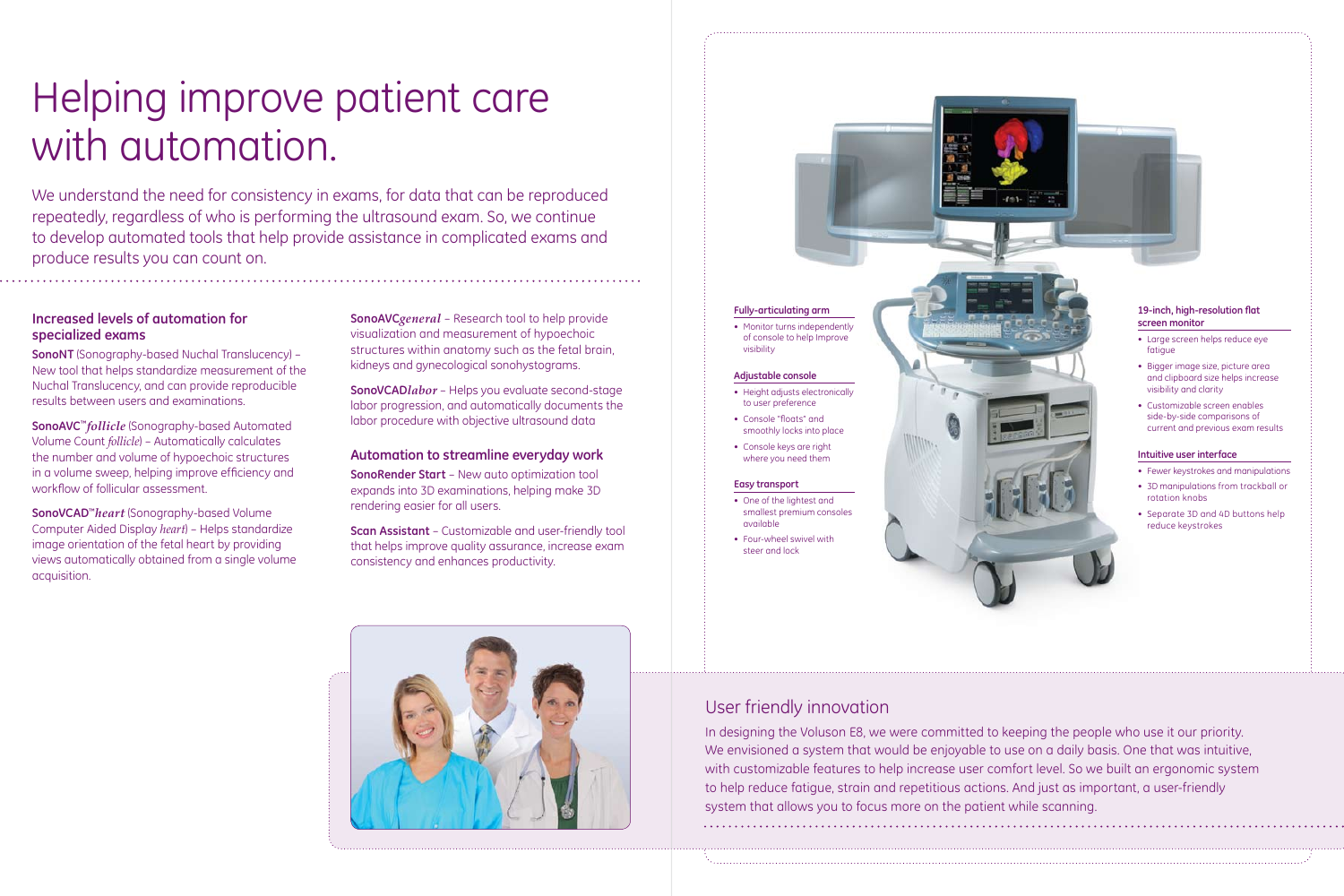# Ease of use continues after image acquisition.

# Join the club. VolusonClub.

## We're beside you all the way.

- 24/7 service and support
- Remote applications support
- In-depth, hands-on training
- On-site applications training
- Access to clinical research studies and articles
- Commitment to innovation and a clear upgrade path
- Wide range of financing options



With ViewPoint, our powerful ultrasound data management solution, you can streamline workflow. Seamless digital connectivity gives you more freedom and flexibility, and improves the archiving of images, volumes and structured reports.

- Helps save time and ensure accuracy by transferring image and measurement data with one click
- Interface with enterprise-wide systems, such as EMR and PACS for data when and where you need it
- Quickly create reports while capturing data for later analysis. Optimize, manipulate and analyze volume ultrasound data offline to free your ultrasound system for imaging more patients
- Access robust databases to document findings

VolusonClub is an online network of Voluson ultrasound users. Membership can help you experience the full diagnostic power of your Voluson ultrasound system.

www.VolusonClub.net